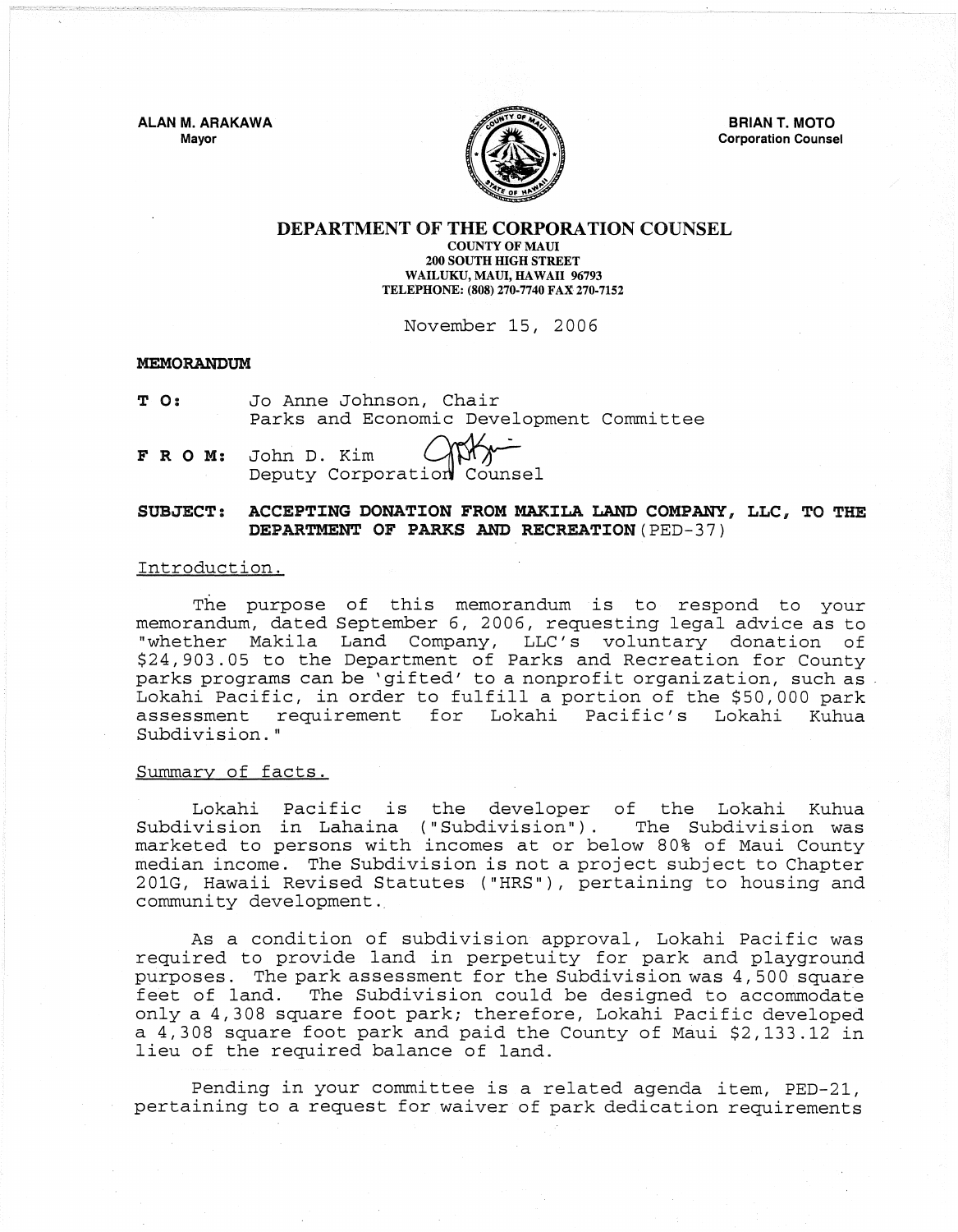Jo Anne Johnson, Chair Parks and Economic Development Committee November 15, 2006 Page 2

for the Subdivision.<sup>1</sup> Your committee conducted a site visit in connection with item PED-21 and observed that the proposed park was fully fenced, grassed, and irrigated; however, the park contains a drainage grate and serves as a retention basin designed for a 25 year storm.

Your committee discussed various means of providing Lokahi Pacific with relief with regard to its park assessment, including the waiver of the assessment by Council and payment of cash in lieu of land for a park. Your committee was advised orally by this Department that the Council could waive the park assessment imposed under Section 18.16.320, Maui County Code, if the Subdivision qualified as a 201G project.

Makila Land Company, LLC, is the developer of Makila Plantation - Phase II, a subdivision in Launiupoko consisting of 24 The park assessment for the Makila Plantation - Phase II subdivision was \$96.95. Pursuant to an Agreement Regarding Park Dedication, by and between Makila Land Company, LLC, and the County of Maui, dated October 6, 2004, Makila Land Company, LLC, has agreed to pay the additional sum of \$24,903.05 as a voluntary contribution to the Department of Parks and Recreation for County's parks programs.

## Analysis and discussion.

Neither HRS Section 46-6, regarding parks and playgrounds for subdivisions, nor Section 18.16.320, Maui County Code, regarding subdivision park dedication requirements, provide explicitly for the transfer of park dedication credits from one subdivider to another subdivider. The Maui County Code has no provisions allowing the Department of Parks and Recreation to "gift" a monetary donation to a nonprofit organization so as to fulfill the nonprofit organization's park assessment obligations under Section 18.16.320, Maui County Code.

Consequently, no explicitly authorized procedure exists for the County of Maui to gift Makila Land Company, LLC's monetary donation to Lokahi Pacific so as to satisfy the latter's park assessment. However, other possible arrangements could be considered by the parties to achieve the intended result. Alternative courses of action include, in no particular order:

 $^1$  Agenda item PED-21 includes a draft resolution "approving the waiver of certain park requirements for a privately owned and maintained park pursuant to section 18.16.320, Maui County Code, for the Lokahi Kuhua Subdivision, Lahaina, Maui, Hawaii".